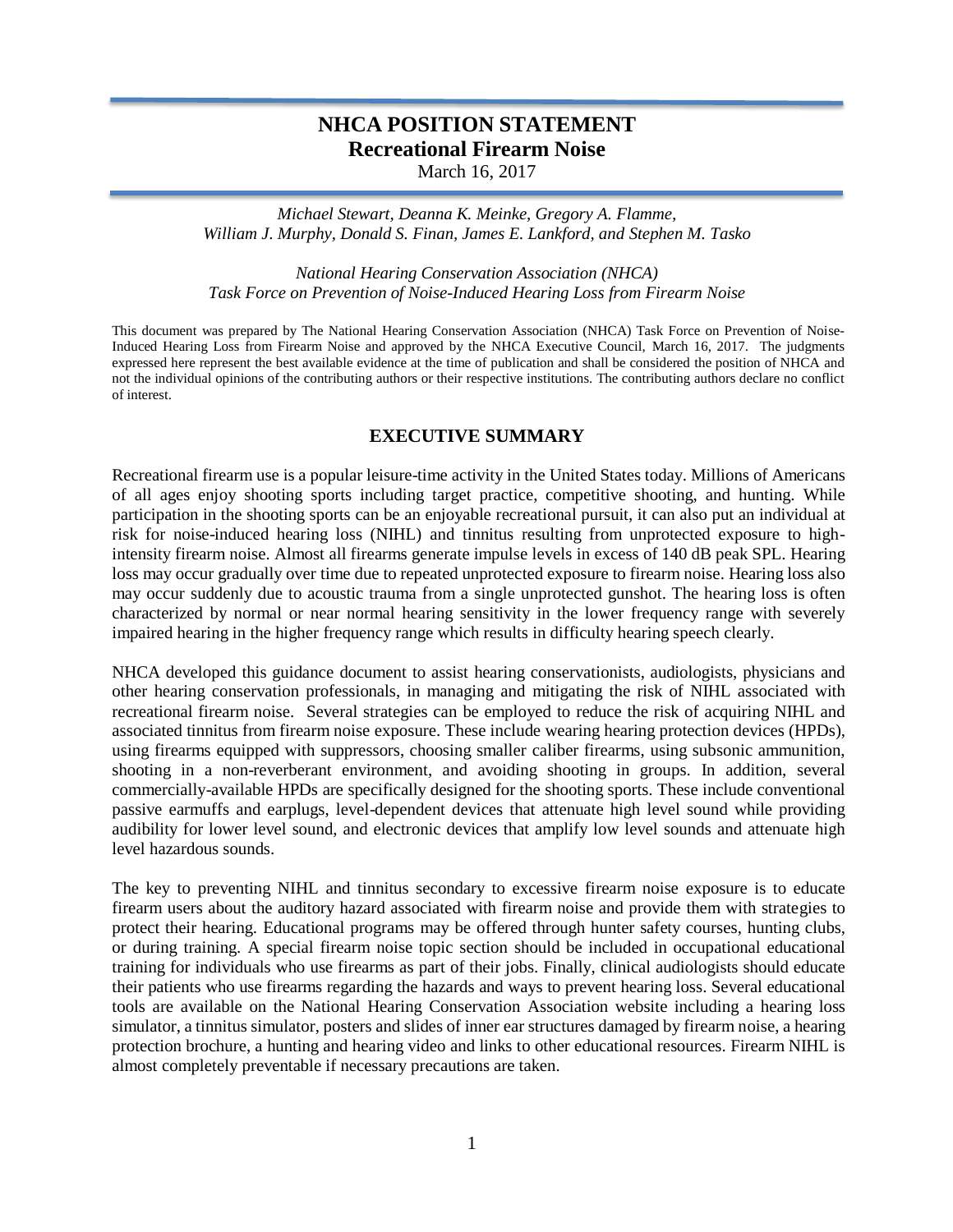# **NHCA POSITION STATEMENT RECREATIONAL FIREARM NOISE**

*Michael Stewart, Deanna K. Meinke, Gregory A. Flamme, William J. Murphy, Donald S. Finan, James E. Lankford, and Stephen M. Tasko*

*National Hearing Conservation Association (NHCA) Task Force on Prevention of Noise-Induced Hearing Loss from Firearm Noise*

This document was prepared by The National Hearing Conservation Association (NHCA) Task Force on Prevention of Noise-Induced Hearing Loss from Firearm Noise and approved by the NHCA Executive Council, March 16, 2017. The judgments expressed here represent the best available evidence at the time of publication and shall be considered the position of NHCA and not the individual opinions of the contributing authors or their respective institutions. The contributing authors declare no conflict of interest.

## **Abstract**

Recreational firearm use is a popular leisure-time activity in the United States enjoyed by millions of individuals across all age groups. Recreational firearms produce impulse noise levels that exceed 140 decibels peak sound pressure levels (dB peak SPL). Unprotected ear exposure to this high-level impulse noise can cause immediate and irreversible damage to delicate inner ear structures of both the shooter and bystanders in close proximity. This damage includes noise-induced hearing loss (NIHL) and tinnitus. The potential increased risk of NIHL and tinnitus associated with recreational firearms noise may not be evident to recreational shooters, or nearby bystanders such as instructors and spectators. NHCA developed this guidance document to assist hearing conservationists, audiologists, physicians and other hearing conservation professionals, in managing and mitigating the risk of NIHL associated with recreational firearm noise.

#### **Recreational Firearm Prevalence in the United States**

Recreational firearm use by civilians is prevalent in the United States. Americans own an estimated 270- 310 million firearms (Jütersonke *et al*., 2007; Krouse, 2012), more than any other country in the world. Data collected by the U.S. Fish and Wildlife Service (2011) revealed that approximately 15.7 million individuals over the age of 16 years used several types of firearms (rifles, shotguns, pistols, muzzle loaders) for hunting purposes while approximately 7.1 million people participated in target shooting in preparation for hunting. According to the National Shooting Sports Foundation (2009), over 30 million Americans are actively involved in the shooting sports. Several states allow children 10 years of age and younger to use firearms for hunting when accompanied by an adult family member (National Shooting Sports Foundation, 2010).

#### **Recreational Firearm Noise Sound Pressure Levels**

Although firearms are used by millions of U.S. citizens for recreational activities related to the shooting sports, these individuals may not be aware that exposure to high-level firearm noise can be hazardous to their hearing. This need for awareness also extends to those that are exposed as nearby bystanders, e.g. instructors, spectators. Almost all firearms generate peak impulse noise levels that exceed the 140 decibel peak sound pressure level (dB peak SPL) exposure limit mandated by the Occupational Safety and Health Administration (OSHA. 1983) and the A-weighted 140 decibel (dBA) limit recommended by the National Institute for Occupational Safety and Health (NIOSH, 1998) for adults in occupational settings. The World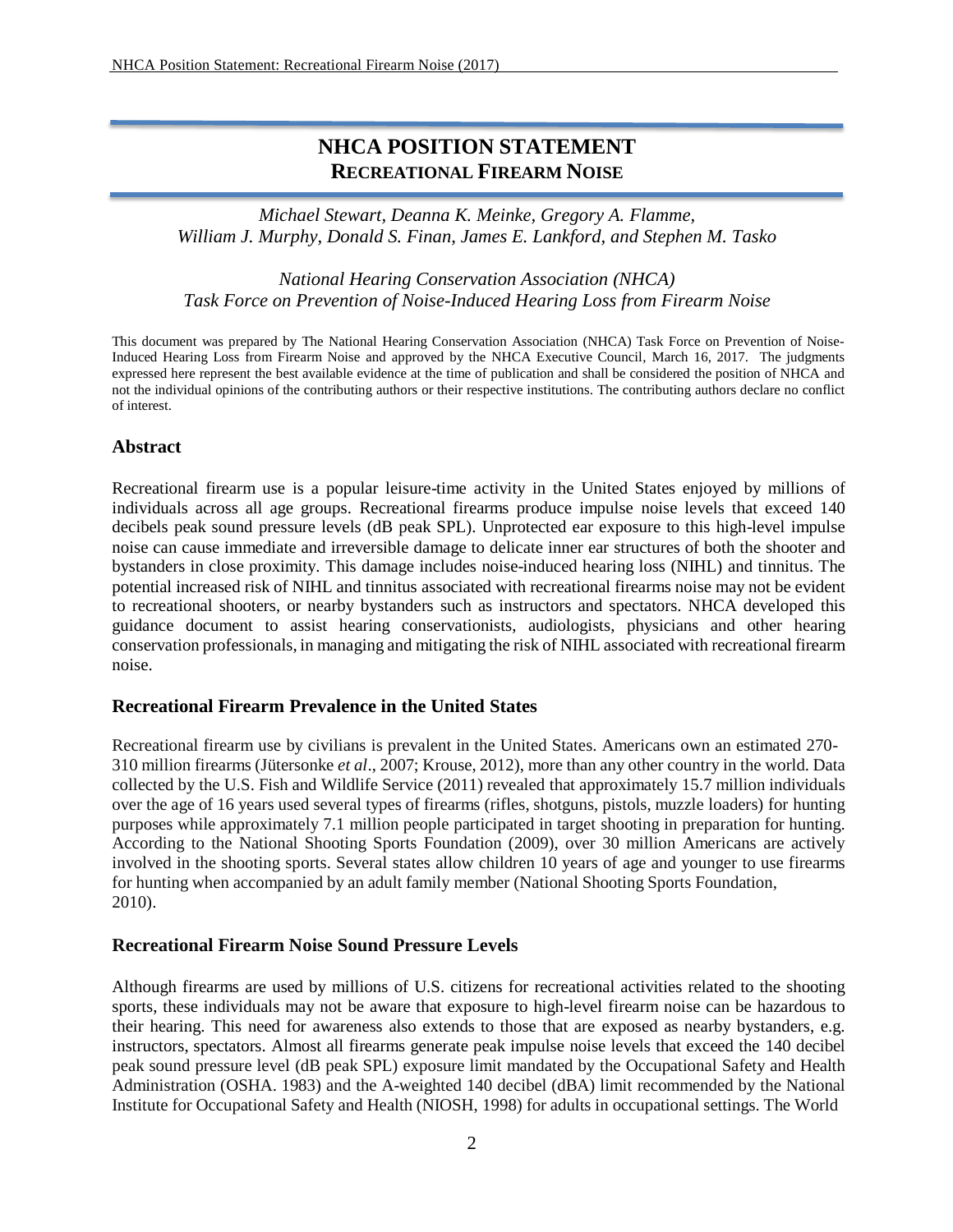Health Organization (WHO, 1997) recommends a 120 dB peak SPL maximum exposure limit for children. Several studies involving the measurement of firearm noise have found levels between 160 and 170 dB peak SPL for big bore rifles, pistols, and shotguns (Murphy and Tubbs, 2007; Flamme *et al*., 2009; Schulz, Murphy, Flamme 2013; and Meinke *et al.*, 2014). Additionally, Meinke *et al.,* (2013) found that some models of starter pistols can generate impulse levels exceeding 160 dB peak SPL at the shooters' ears. Many large bore firearms that generate peak noise levels above 160 dB peak SPL at the shooters' ear, closest to the muzzle, result in maximum permissible exposures (MPEs) of less than one shot when applying an Aweighted 8-hour equivalent energy level, LAeq8, and a limit of 85 dBA (Meinke *et al.,* 2014). Flamme *et al.,* (2011) employed three different damage risk criteria (DRC) and also calculated MPEs of one or less for a variety of large bore rifles and shotguns at the bystander position (1 meter behind the shooter). In addition, some air rifles have been found to exceed the 120 dB peak SPL limit for children (Lankford *et al*., 2016). Despite the recognition that firearms, including air rifles, can produce hazardous sound levels that can permanently damage the auditory system, 38% of target shooters and 95% of hunters reported never wearing hearing protection while shooting when asked about the previous year (Nondahl *et al.*, 2000).

## **Recreational Firearm Noise-induced Hearing Loss and Tinnitus**

High-level impulse noise generated by recreational firearms is one of the leading causes of NIHL in the U.S. today. Several studies have found recreational firearm use can lead to NIHL (Prosser *et al*., 1988; Dancer *et al*., 1991; Kryter, 1991; Cox and Ford, 1995; Stewart *et al*., 2001; Stewart *et al*., 2002). Nondahl *et al*., (2000) reported that the risk of having a significant high-frequency hearing loss increased by 7% for every 5 years the study participants had hunted. The audiometric configuration of firearm NIHL is characterized by normal or near normal hearing sensitivity in the lower frequencies with a precipitous drop in the higher frequencies. Affected individuals often deny their hearing loss because they can easily hear the higher intensity, low-frequency vowel sounds in speech, but often do not hear the lower intensity, highfrequency consonants which are important for clarity of speech. The result is that they perceive others are mumbling when speaking. High-frequency hearing loss also makes it difficult to localize sound and to understand speech, especially in the presence of competing background noise, such as encountered when riding in a car or dining in a restaurant. The hearing loss worsens with continued unprotected exposure to firearm noise and ultimately impacts the speech frequency hearing range. Analysis of the 2011-2012 National Health and Nutrition Examination Survey (NHANES) data by Hoffman *et al.,* (2016) found the prevalence of high-frequency (3000-6000 Hz) hearing loss to be 50%, 95% Confidence Interval (CI 40-59) among firearm users who reported having fired at least 1000 rounds in their lifetimes, 32% (95% CI 27-38) among firearm users reporting having fired fewer than 1000 rounds, and 26% (95% CI 24-29) among people who reported never having used firearms. The prevalence of speech-frequency (500-4000 Hz) hearing loss was also higher among people reporting having fired at least 1000 rounds (26% versus 11%), and these same individuals had higher odds of hearing impairment even after adjusting for age, gender, ethnicity, educational level, cardiovascular risk factors, and other noise exposures (Odds Ratio: 1.8; 95% CI 1.1-3.0).

The left ear of right-handed shooters often exhibits more hearing loss because it is slightly closer to and receives a direct exposure from the muzzle of a rifle or shotgun while the right ear is partially protected by the head shadow effect (Rasmussen *et al*., 2009). The opposite is true for a left-handed rifle shooter. An asymmetrical hearing loss is less evident among people only firing handguns or pistols. The hearing loss from firearm impulse noise is greater in those who work in noisy environments when compared to those who do not (Stewart, Konkle, and Simpson, 2001). In addition to NIHL, firearm noise exposure can also lead to tinnitus (Smith *et al*., 2000; Olsen-Widen and Erlandsson, 2004; Stewart *et al*., 2009; Stewart *et al*., 2014). In fact, tinnitus is one of the early warning signs of NIHL (Griest *et al*., 1998).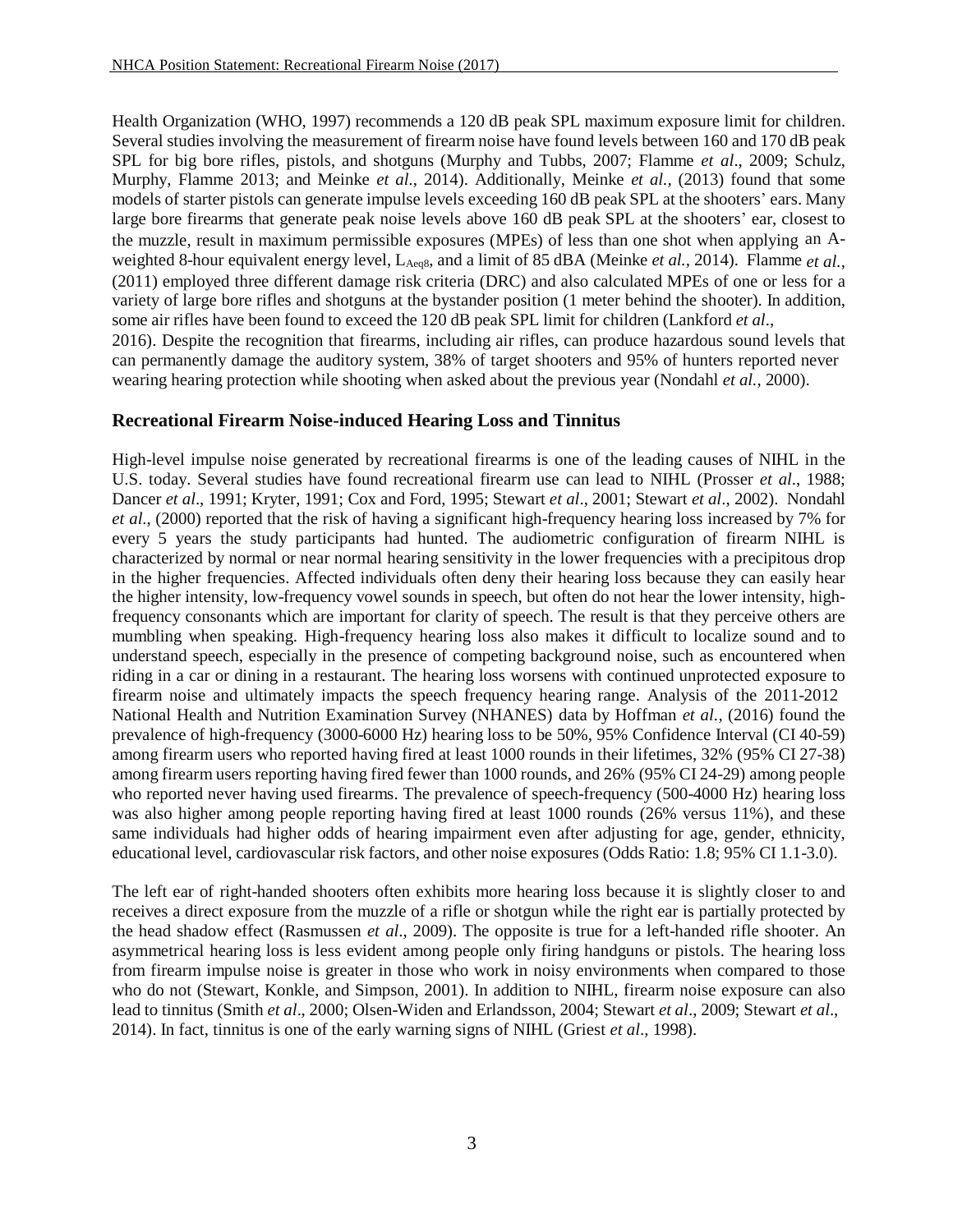## **Recreational Firearm NIHL and Tinnitus Prevention Strategies**

## *Hearing Protection Devices (HPDs)*

Fortunately, NIHL and tinnitus caused by firearm noise exposure are largely preventable with the use of appropriately fitted hearing protection devices (HPDs). HPDs may be earplugs or earmuffs. Murphy *et al*., (2012) measured the amount of sound attenuation or protection (impulse peak insertion loss) using an acoustic mannequin, fit with conventional HPDs (insert earplugs and earmuffs), and found impulse peak insertion loss values greater than 35 dB for 170 dB peak SPL firearm noise. The protected levels were less than the OSHA dB peak SPL and NIOSH 140 dBA exposure limit. Murphy and Tubbs (2007) also found peak impulse reduction values of approximately 30 dB using an acoustic mannequin with correctly fit earmuffs or earplugs. Moreover, they found insert earplugs used in combination with circumaural earmuffs ("double protection") provided approximately 50 dB of peak reduction, an effect greater than either earplugs or earmuffs alone. A subsequent study (Murphy *et al.,* 2015) also reported more than 50 dB of impulse peak insertion loss when double protection was employed.

Appropriate use of HPDs can be effective in preventing NIHL caused by exposure to high-level impulses generated by firearms. However, HPDs must be worn properly and consistently by the recreational firearm user to achieve any benefits. Recent studies investigating the shooting habits of adult recreational firearm users noted that they do not consistently wear HPDs while hunting. Stewart *et al.,* (2011) found over 70% of shooters reported never using HPDs while hunting and only 50% reported consistent use of HPDs during target practice. Stewart *et al*., (2009) also found only 40% of adult waterfowl hunters reported using HPDs consistently while target shooting and only 20% consistently wore HPDs while hunting ducks and geese. This particular population of recreational firearm users is at increased risk of NIHL because they often hunt in groups, in enclosed hunting blinds, and use large bore, semi-automatic weapons capable of rapid firing. Stewart *et al*., (2014) surveyed youth shooters 10-17 years of age and found results similar to adult recreational firearm users; 56% reported consistent use of HPDs while target practicing and only 16% while hunting. The majority of individuals in these studies were unaware of advancements in hearing protector design that overcome some of the conventional barriers toward wearing hearing protection in this population.

Because hearing protectors reduce the awareness of important environmental sounds, such as the approach of game, many recreational firearm users are reluctant to wear HPDs while hunting. However, several commercially available HPDs are specifically designed for the shooting sports that largely circumvent this problem. Electronic HPDs can provide mild amplification of ambient sound in quiet to allow the hunter to hear, but attenuate intense firearm impulse noise (and other high-intensity sound) by employing electronic peak clipping and passive attenuation when sound levels exceed a high-intensity threshold (Murphy *et al.,* 2015; Murphy and Tubbs 2007). Electronic devices are available in a variety of styles including circumaural headphones, insert earplugs, custom in-the-ear devices, and behind-the-ear devices. Passive (non-electronic) level-dependent (also called non-linear) HPDs are less expensive than the electronic devices and allow softer sounds to be heard while attenuating high-level sound such as firearm noise via specially designed physical apertures and filters. These level-dependent HPDs provide increasing attenuation with increased sound level (Murphy *et al*., 2012; Murphy *et al.,* 2016b; Fackler *et al.,* 2017). These technologies allow hunters to monitor their auditory environment and allow target shooters to hear conversation and instructions at the firing range while providing hearing protection when guns are fired.

The noise reduction rating (NRR) listed on the packaging or in the manufacturer's specifications provides the consumer guidance when selecting hearing protection for shooting sports. For continuous or constant noise, the NRR informs the consumer about the potential performance of the protector when properly worn. For impulse noise, the attenuation will be similar to the NRR rating, but can be higher (Murphy *et al*., 2012; Murphy *et al*., 2015; Fackler *et al*., 2017). Some HPDs are designed with filters that provide increased attenuation with higher peak impulse levels. The attenuation for these types of filtered HPDs will not exceed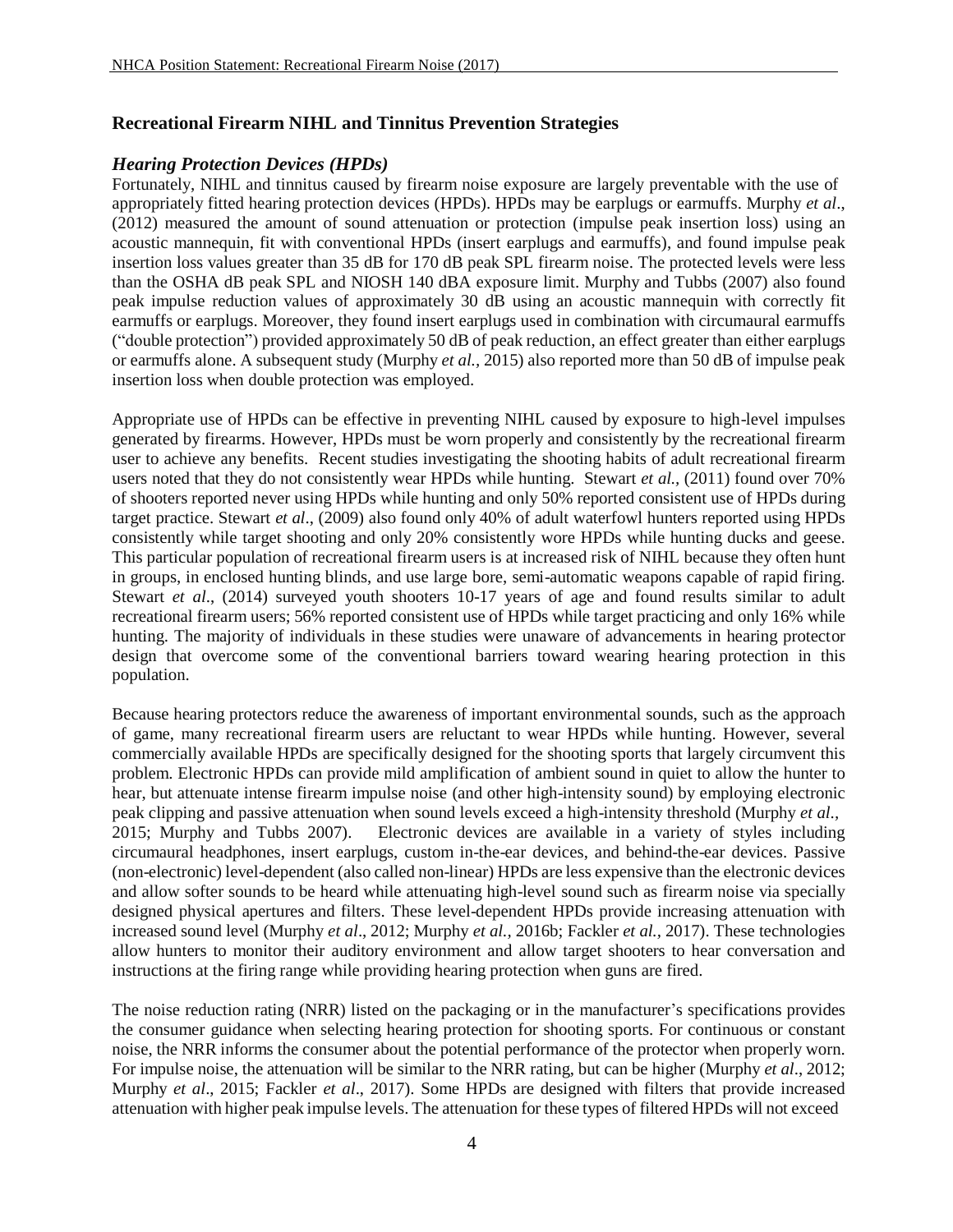that for the same protector with the filter completely closed or blocked. Earmuffs tend to exhibit increased attenuation with increasing impulse level. An adequate seal in the ear (for earplugs) or over the ear (for earmuffs) is essential for optimal hearing protection and the wearer should evaluate both comfort and seal when choosing an HPD. Dual hearing protection (earplugs plus earmuffs) will provide the greatest protection. Electronic devices may also be worn in combination with passive HPDs providing the best audibility for soft sounds and greatest degree of hearing protection.

#### *Firearm Noise Suppressors*

Another device that may reduce the risk of acquiring NIHL is the firearm suppressor, which is commonly, and inaccurately, known as a silencer. Discharging a firearm produces a high-level acoustic impulse generated by the sudden release of gases that propel the projectile out of the barrel of the gun. A suppressor affixed to the end of the barrel can reduce the noise from the pressure of the escaping gases by coupling a chamber with a large volume to the muzzle of the firearm. In addition, a series of baffles within the chamber act as a muffler to further reduce the impulse noise level. Suppressors cannot reduce the noise caused by the supersonic flight of the projectile breaking the sound barrier once it leaves the barrel of the firearm. However, subsonic ammunition can be used to avoid this from occurring, thus reducing the overall SPL. Using subsonic ammunition in conjunction with a suppressor can collectively reduce firearm noise over either approach alone.

Recently, two studies have examined the effectiveness of firearm suppressors in reducing firearm noise. Lobarinas *et al.,* (2016) measured firearm noise using a variety of AR-15 firearms with different calibers (5.56 mm and 7.62 mm), types of ammunition (sub and supersonic), suppressors, and barrel lengths. The authors found suppressors reduced peak sound pressure levels from 7 to 32 dB relative to various unsuppressed conditions at three microphone locations (right and left ear and at 1 meter left of muzzle). However, several measurement conditions using suppressors still yielded levels above 140 dB peak SPL, especially for guns firing supersonic ammunition and guns with shorter barrels. Murphy *et al.,* (2016a) measured suppressed and unsuppressed firearm noise with two different rifles (.223 and .308 caliber) using subsonic and supersonic ammunition at three different microphone locations (shooter's right ear, left ear, and at the instructor's position 1 meter behind the shooter). Impulse levels for the subsonic ammunition ranged from 100 to 132 dB peak SPL in the suppressed conditions across microphone locations. The levels were 127 to 149 dB peak SPL for the unsuppressed conditions. Impulse levels for the supersonic ammunition ranged from 120 to 137 dB peak SPL in the suppressed conditions compared to 148 to 161 dB peak SPL for the unsuppressed conditions. The sound levels of firearm noise for supersonic ammunition can be reduced by approximately 30 dB with the use of suppressors. Coupling suppressors with subsonic ammunition can reduce levels further, compared to unsuppressed, supersonic ammunition conditions. Other suppressors not evaluated in the above studies and future technologically advanced suppressors may not provide the same reduction of firearm noise.

It is important to note that the use of a suppressor does not eliminate the risk of NIHL; it only reduces the risk by reducing the intensity of the sound emission. There currently are no standardized protocols to measure the degree of attenuation (noise reduction) firearm noise suppressors provide. This means that manufacturers cannot guarantee that noise suppressors make a firearm safe to use without the wearing of hearing protection; that is, manufacturers cannot guarantee that use of noise suppressors alone will prevent hearing loss.

To properly protect their hearing, consumers must regard attenuation data published by firearm noise suppressor manufacturers with caution, and wear hearing protection whenever shooting firearms, including when employing a noise suppressor device.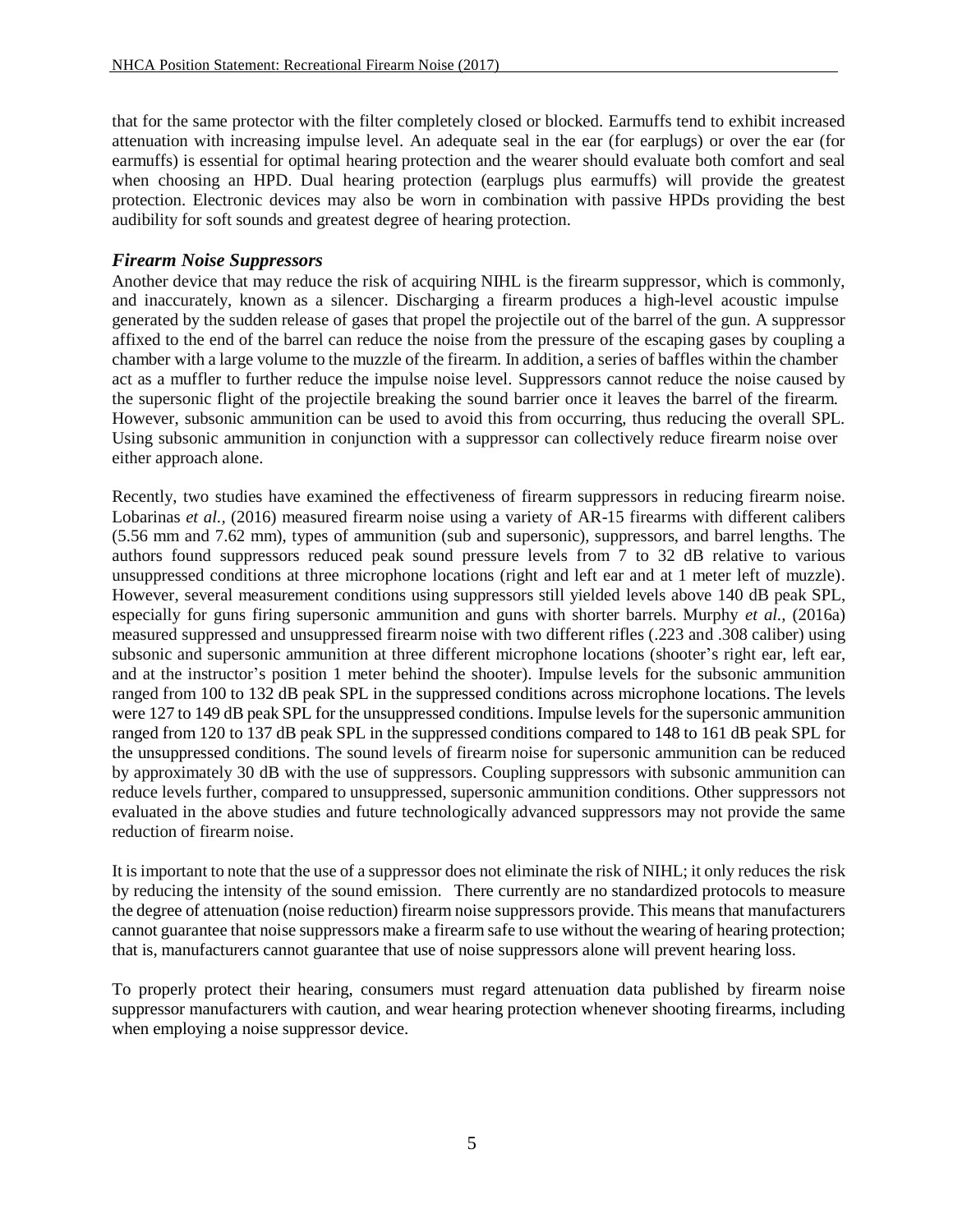## *Choice of Caliber of Rifle, Pistol or Gauge of Shotgun*

Most hunting rifles, pistols and shotguns produce dangerously high levels of impulse noise. Magnum calibers increase noise levels significantly. Using smaller caliber firearms for target practice can lower the risk of NIHL. Hunters must balance their choice of caliber with other factors, but a smaller caliber with an adequate effective range might be a smart decision. Consistent use of appropriate hearing protection must be stressed. The use of double hearing protection is especially important when shooting large bore firearms.

#### *Muzzle Brakes (Ports)*

Muzzle brakes (ports) can reduce recoil but generally at the cost of increased noise hazards. The associated opening in the barrel/port allow for the escaping gases to be ejected closer to the ear and also radiates more sound energy back toward the shooter. Consequently, muzzle brakes often increase the peak sound pressure levels measured at the ears of the shooter. This condition is exacerbated when using short barrels.

## *Shooting Environment*

Almost any firearm can be hazardous to hearing, especially if it is capable of rapid fire or is fired in a reverberant environment, such as a hunting blind. Firing indoors in a room without sound treatment versus firing in open outdoor areas also increases the risk. Shooting in a reverberant environment will result in longer impulse durations and may contribute to higher sound pressure levels which can increase risk of hearing loss. When shooting in a small enclosed hunting blind, it is important to make sure the gun barrel is outside of the blind before firing. Sound treatments on the walls of indoor firing ranges can also reduce the risk of hearing loss.

## *Number of Shots Fired*

The more shots fired, the higher the risk for NIHL. Each shot fired potentially contributes to the hearing loss. For example, waterfowl hunters who shoot hundreds of shots each season may be at greater risk of hearing loss than large game hunters who only fire their rifle a few times a season. Target shooting may present the opportunity for firing a large number of rounds, and hearing protection is essential during these sessions. HPDs can also improve accuracy by reducing flinching due to the lower noise level reaching the shooter's ears.

## *Hunting and Shooting in Groups*

Waterfowl and upland bird hunters are high-risk shooting populations because they often hunt in groups, may fire multiple shots in a single hunt, and almost exclusively use rapid-fire, large-bore firearms. In this case, shooters are not only exposed to the high level impulse noise from their own firearms, but also to the impulses from nearby shooters. Increasing the distance between shooters and making sure both shooters and bystanders are wearing hearing protection are important to reducing exposure levels.

## *Handgun Use*

Any caliber of handgun generates hazardous levels of impulse noise because the muzzle of a short barrel is closer to the ears than for a long gun. Big-bore pistols (for example, the .357, .44 caliber magnum and .50 caliber), can expose the shooter to impulse levels greater than 170 dB peak SPL. It is important to wear double hearing protection when firing big-bore handguns to prevent NIHL. It is also worth noting that shooting over a surface such as a table or bench versus standing over open ground will also increase the peak SPL reaching the ear (Meinke *et al*.*,* 2014).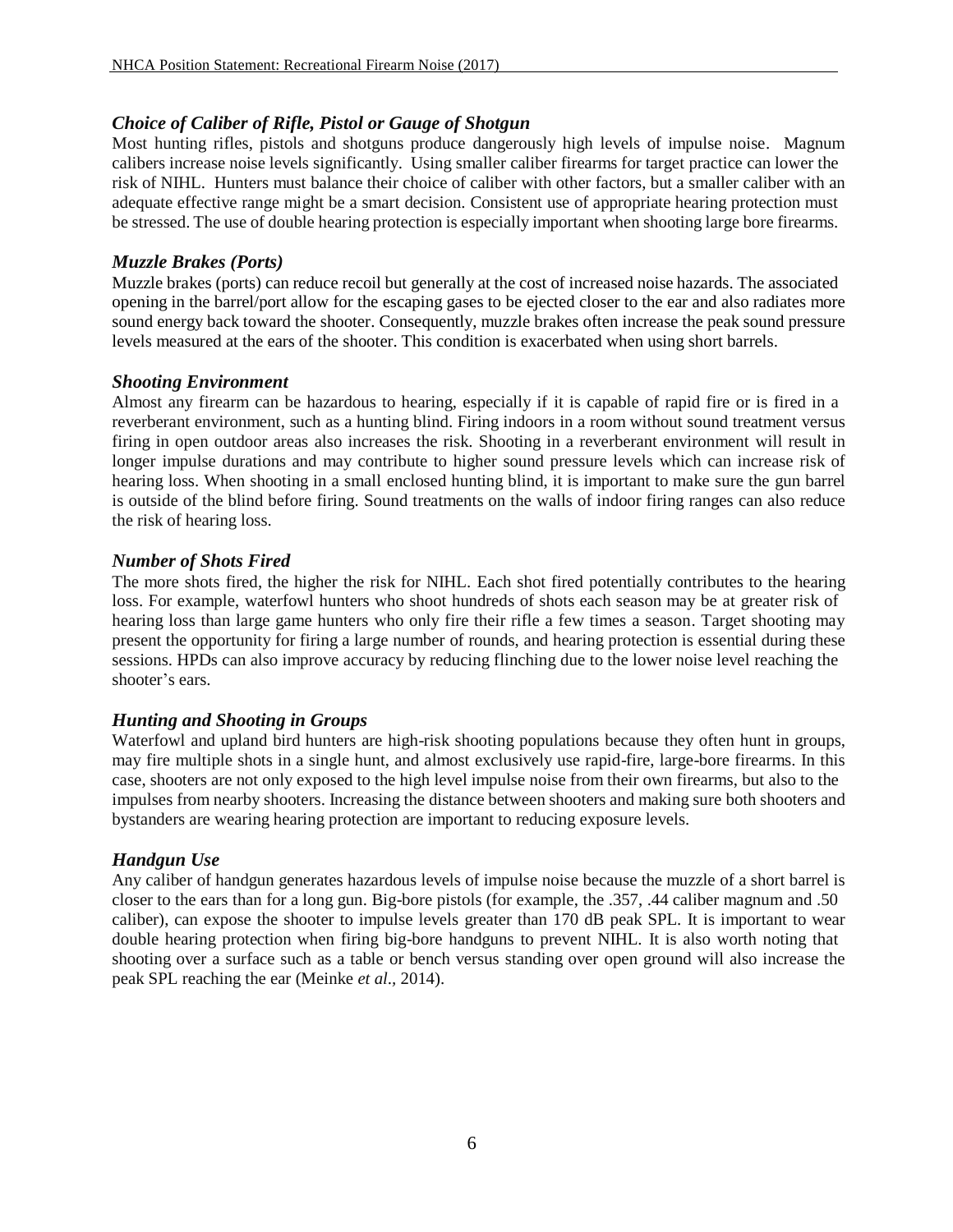# *Educational Information for Firearm Users*

| <b>TIPS FOR SHOOTERS TO REDUCE RISKS FOR HEARING LOSS</b>                                                                                                                                                                    |
|------------------------------------------------------------------------------------------------------------------------------------------------------------------------------------------------------------------------------|
| Keep hearing protection devices on hand and use them correctly.                                                                                                                                                              |
| Use earplugs and earmuffs together (double protection) when using large-caliber guns or when many<br>shots will be fired.                                                                                                    |
| Consider smaller calibers or gauges during target practice.                                                                                                                                                                  |
| Choose a single-shot or bolt-action over a semi-automatic weapon to help reduce the numbers of<br>shots and increase the quiet time between shots.                                                                           |
| Avoid shooting in large groups, especially at indoor or enclosed firing ranges, and if you do be<br>especially aware of those who may be shooting near you so you can have your ears protected when<br>their guns discharge. |
| Select a firing range with noise control treatments on the walls and ceilings.                                                                                                                                               |
| Choose firearms with longer barrels and no ports or muzzle brakes.                                                                                                                                                           |
| Consider using low-recoil (low-noise) ammunition.                                                                                                                                                                            |
| Consider the use of a firearm suppressor for use in combination with HPDs, where suppressor use is<br>legally permitted.                                                                                                     |
| When hunting in a blind, make sure the muzzle is outside the blind before pulling the trigger.                                                                                                                               |
| Use well-fitted, nonlinear or electronic ear protection designed for hunting/shooting.                                                                                                                                       |

## **Hearing Healthcare**

Hearing loss prevention programs for recreational firearm shooters should include annual audiometric testing and hearing protector fit testing to monitor hearing levels and make sure the hearing protection devices are providing adequate protection. Any reduction in hearing sensitivity or sudden onset of tinnitus (especially immediately after shooting) necessitates a hearing test, a re-evaluation of shooting habits and hearing protection device fitting. Other health issues (diseases) can cause hearing loss, so recreational shooters should never assume their hearing loss is solely from firearms. Shooters should be advised to see an audiologist whenever a hearing loss is suspected. There are practical rehabilitation approaches options available to shooters with hearing loss.

#### **Hearing Aids**

Audiologists are skilled in fitting hearing aids and also offer treatment and counseling for bothersome tinnitus. Hearing aids can help compensate for the loss of hearing but are unable to restore natural healthy hearing. Fitting amplification to individuals with precipitous hearing loss can be challenging especially when high frequency audiometric thresholds are severely impaired as in the case of NIHL. Recent availability of frequency shifting capability in advanced technology hearing aids that move sounds from areas of severely degraded hearing to areas of better residual hearing may offer some promise in remediation of this type of hearing loss. Sophisticated digital programing and other features can provide individualized tailoring of the hearing aid to the fit the person's needs and lifestyle. Sound therapy and counseling are also available to help individuals with tinnitus better manage their symptoms.

#### **Resources**

Several educational tools, effective in motivating firearm users to protect themselves from firearm noise, are available on the National Hearing Conservation Association website. These include: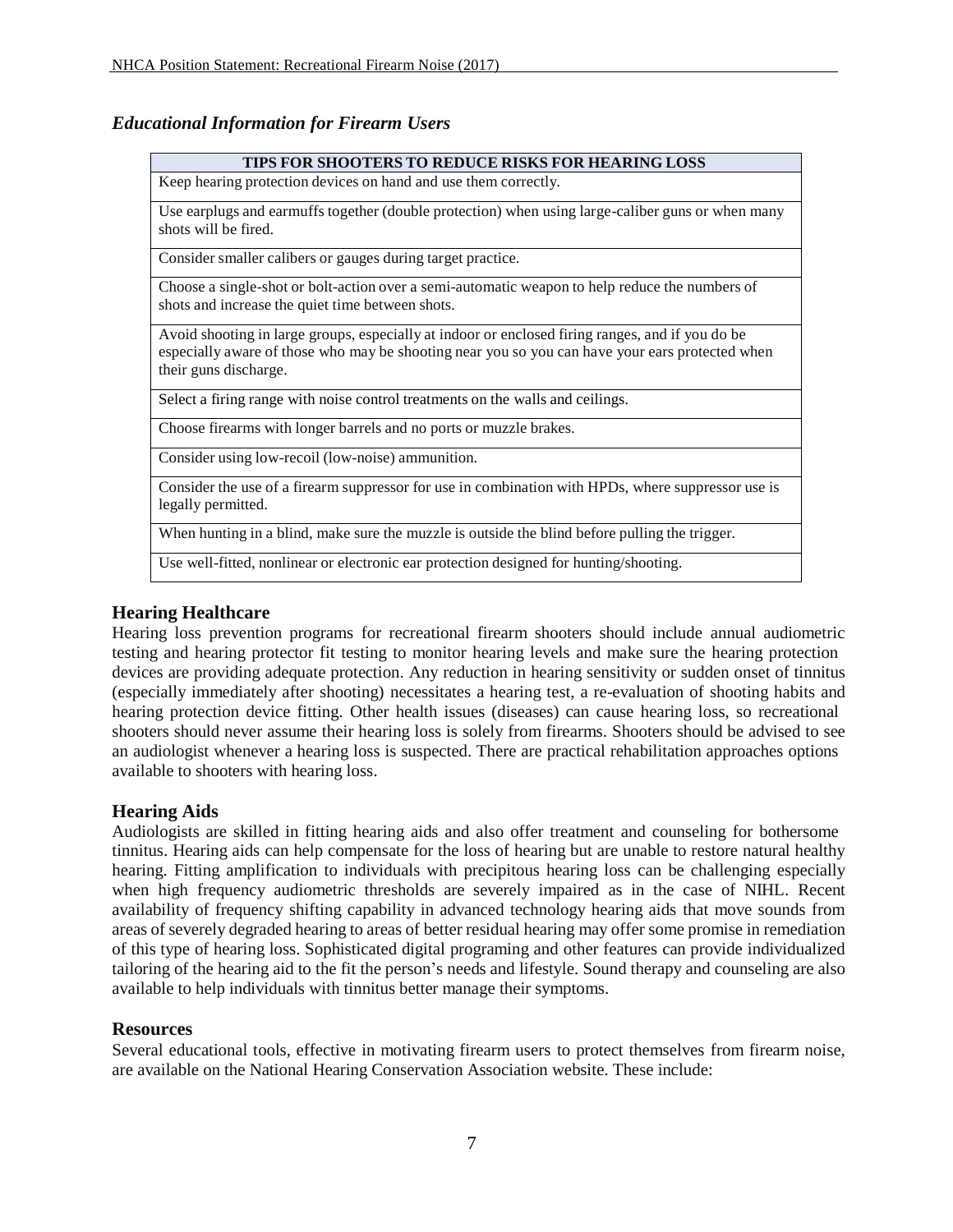| <b>NHCA EDUCATIONAL TOOLS</b>                                                  |
|--------------------------------------------------------------------------------|
| NIOSH hearing loss simulator.                                                  |
| A tinnitus simulator.                                                          |
| Posters and slides of inner-ear structures damaged by excessive firearm noise. |
| A brochure on hearing protection devices for shooting sports.                  |
| A hunting and hearing video.                                                   |
| Links to other educational resources.                                          |

## **Conclusion**

Noise-induced hearing loss from high level firearm noise can be prevented by employing effective strategies aimed at reducing the sound level produced by the firearm and protecting the ears of the recreational shooter and bystanders.

## **References**

- Cox H. & Ford GR. 1995. Hearing loss associated with weapons noise exposure-when to investigate an asymmetrical loss. *J Laryngol Otol*, 109(4), 291–295.
- Dancer A., Grateau P., Cabanis A., Vaillant T. & Lafont D. 1991. Delayed temporary threshold shift induced by impulse noise (weapon noise) in men. *Int J Audiol*, 30(6), 345-356.
- Fackler C.J., Berger E.H., Murphy W.J. & Stergar M.E. 2017. Spectral analysis of hearing protector impulsive insertion loss, *Int J Audiol*, 56, S13-S21, DOI: 10.1080/14992027.2016.1257869.
- Flamme G.A., Stewart M., Meinke D., Lankford J. & Rasmussen P. 2011. Auditory risk to unprotected bystanders exposed to firearm noise. *J Am Acad Audiol*, *22*, 93–103.
- Flamme G.A., Wong A., Liebe K. & Lynd J. 2009. Estimates of the auditory risk from outdoor impulse noise II: Civilian firearms. *Noise Health*, *11*, 231–242.
- Griest, S.E., & Bishop, P.M. 1998. Tinnitus as an early indicator of permanent hearing loss: A 15 year longitudinal study of noise exposed workers. *AAOHN Journal, 46*(7), 325-329.
- Hoffman, H.J., Dobie, R.A., Losonczy, K.J., Themann, C.L., Flamme, G.A. (2016). Declining prevalence of hearing loss in U.S. adults aged 20 to 69 years. *JAMA-Otolaryn*, Early Online, Retrieved December 15, 2016. doi:10.1001/jamaoto.2016.3527
- Jütersonke O., Krause K. & Muggah R. 2007. Guns and the city: Urban landscapes of armed violence in small arms survey. Graduate Institute of International Studies. Geneva, Switzerland: Cambridge University Press, pp. 47.
- Krouse, W.J. 2012. Gun Control Legislation. Congressional Research Service Report for Congress RL32842. Available [at https://fas.org/sgp/crs/misc/RL32842.pdf.](https://fas.org/sgp/crs/misc/RL32842.pdf) Retrieved on November 5, 2016.
- Kryter, K.D. 1991. Hearing loss from gun and railroad noise-relations with ISO standard 1999. *J Acoust Soc Am*, 90(6), 3180–3195.
- Lankford, J.E., Meinke, D.K., Flamme, G.A., Finan, D.S., Stewart, M., Tasko, S., Murphy, W.J. (2016). Auditory risk of air rifles. *Int J Aud*, 55(sup1), S51–S58.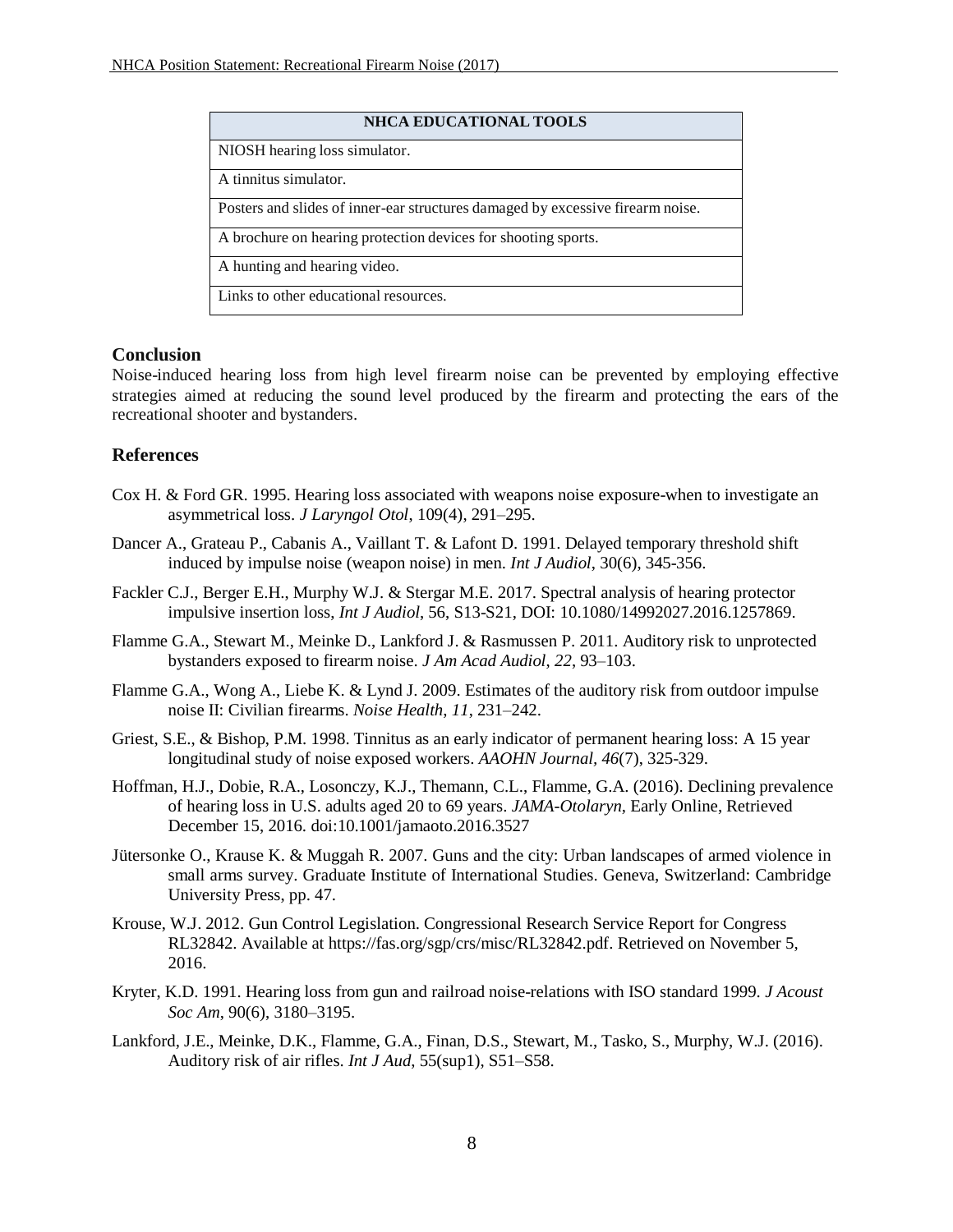- Lobarinas E., Scott, R., Spankovich C. & Le Prell, C. G. 2016. [Differential](http://www.tandfonline.com/doi/abs/10.3109/14992027.2015.1122241) effects of suppressors o[n](http://www.tandfonline.com/doi/abs/10.3109/14992027.2015.1122241) hazardous sound pressure levels generated by AR-15 rifles: [Considerations for](http://www.tandfonline.com/doi/abs/10.3109/14992027.2015.1122241) recreationa[l](http://www.tandfonline.com/doi/abs/10.3109/14992027.2015.1122241) shooters, law [enforcement, and the military.](http://www.tandfonline.com/doi/abs/10.3109/14992027.2015.1122241) *Int J Audiol*, *55*(1).
- Meinke, D.K., Murphy, W.J., Finan, D.S., Lankford, J.E., Flamme, G.A., Stewart, M., Soendergaard, J., & Jerome, T.W. 2014. Auditory risk estimates for youth target shooting. *Int J Audiol*, 53(S1), S16-S25.
- Meinke D.K., Finan D.S., Soendergaard J., Flamme G.A., Murphy W.J., Lankford, J.E., & Stewart, M. 2013. Impulse noise generated by starter pistols. *Int J Audiol*, 52(S1), S9–S19.
- Murphy W. J. & Tubbs R. L. 2007. Assessment of noise exposure for indoor and outdoor firing ranges. *J Occup Env Hyg*, 4(9), 688-697.
- Murphy W.J., Fackler C.J., Berger E.H., Shaw P.B. & Stergar M. 2015. Measurement of impulse peak insertion loss from two acoustic test fixtures and four hearing protector conditions with an acoustic shock tube. *Noise and Health*, 1-10.
- Murphy W.J., Flamme G.A., Zechmann E.L., Dektas C., Meinke D.K., et al, 2012. Noise exposure profiles for small-caliber firearms from 1.5 to 6 meters. Lay-language paper for the 164th meeting of the Acoustical Society of America, Kansas City, MO.
- Murphy W.J., Stewart M., Flamme G.A., Tasko S.M., Lankford J.E., Meinke D.K., & Finan D.S. 2016a. The reduction of gunshot noise and auditory risk through the use of firearm suppressors. 171st meeting of Acoustical Society of America, Salt Lake City UT.
- Murphy W.J., Graydon P.S., Strobel M. & Freeland K.L. 2016b. Impulse peak insertion loss for hearing protection devices with an acoustic shock tube. National Hearing Conservation Association, San Diego, CA.
- National Shooting Sports Foundation. 2009. 2009 NSGA shooting sports participation. NSSF Research Department. Newtown, CT.
- National Shooting Sports Foundation. 2010. Families Afield: An Initiative for the Future of Hunting. Retrieved from [www.familiesafield.org/pdf/familiesafield\\_report.pdf](http://www.familiesafield.org/pdf/familiesafield_report.pdf)
- NIOSH. 1998. Criteria for a recommended standard: Occupational noise exposure. (NIOSH Publication No. 98-126). U.S. Department of Health and Human Services, Centers for Disease Control and Prevention, National Institute for Occupational Safety and Health.
- Nondahl D.M., Cruickshanks K.J., Wiley T.L., Klein B.E. & Tweed T.S. 2000. Recreational firearm use and hearing loss. *Arch Fam Med*, 9, 352-357.
- Olsen-Widen S.E. & Erlandsson S.I. 2004. Self-reported tinnitus and noise sensitivity among adolescents in Sweden. *Noise Health*, 7, 29-40.
- Prosser S., Tartari M.C. & Arslan E. 1988. Hearing loss in sports hunters exposed to occupational noise. *Br J Audiol*, *22,* 85-91.
- Rasmussen P., Flamme G., Stewart M., Meinke D. & Lankford J. 2009. Measuring recreational firearm noise. *Sound and Vibration*. 14-18.
- Schulz T.Y., Murphy W.J., Flamme G.A., 2013. New Research Shows Firearms Users How to Keep Their Hearing Safe. *Soldier Modernisation*, 11(Summer/Autumn), 1-3.
- Smith P.A., Davis A., Ferguson M. & Lutman M.E. 2000. The prevalence and type of social noise exposure in young adults in England. *Noise Health*, 2, 41-56.
- Stewart M., Borer S. & Lehman M.E. 2009. Shooting habits of waterfowl hunters. *Noise Health*, 11, 8-13.